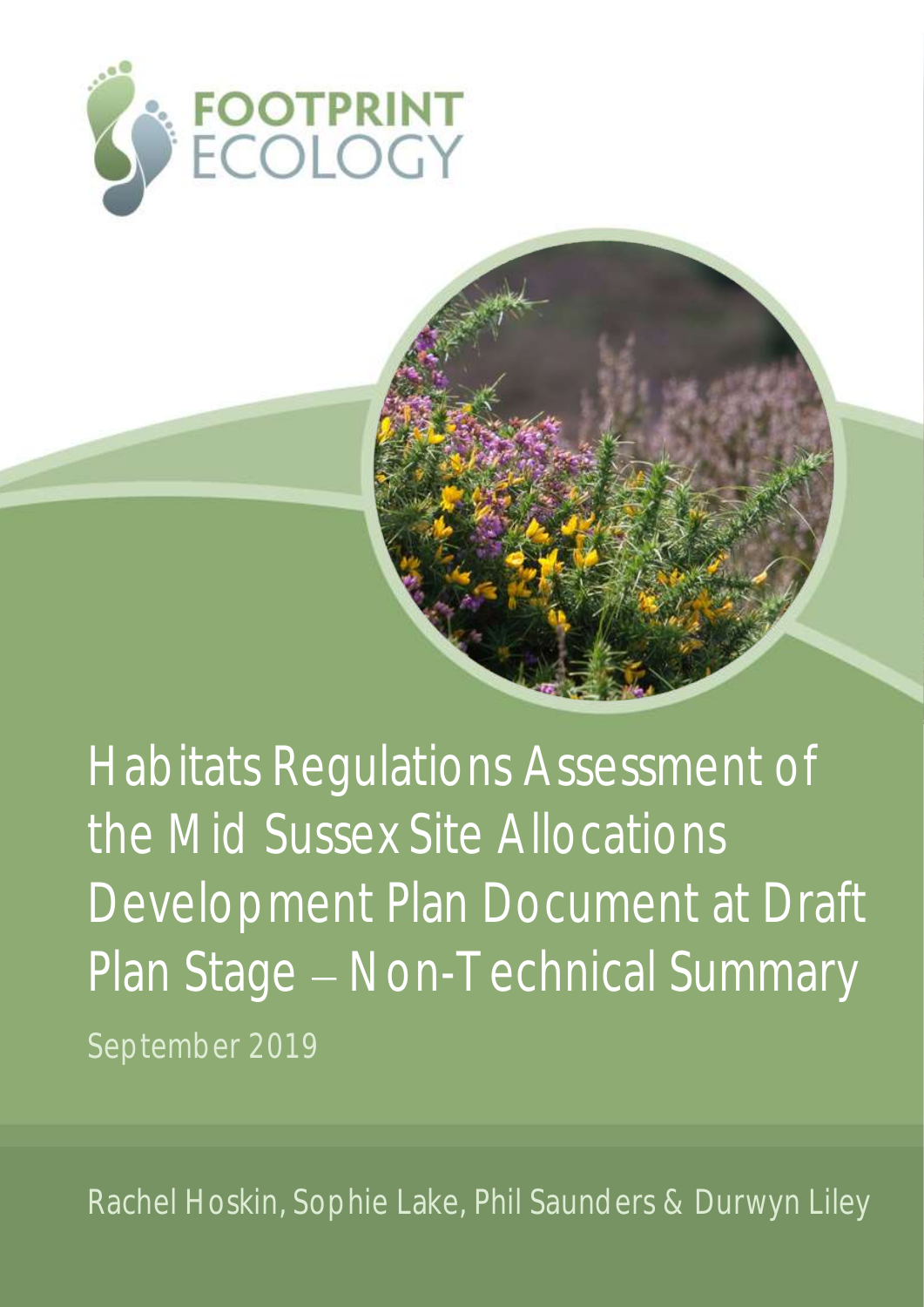# **Non-Technical Summary**

This report is the Non-Technical Summary of the Habitats Regulations Assessment (HRA) of the Mid Sussex Site Allocations Development Plan Document (DPD) at Regulation 18 stage. This HRA report has been prepared by Footprint Ecology, on behalf of Mid Sussex District Council. HRA is the step by step process of ensuring that a plan or project being undertaken by, or permitted by a public body, will not adversely affect the ecological integrity of a European wildlife site. European sites include Special Protection Areas (SPAs), which are classified for their bird populations of European interest, and Special Areas of Conservation (SACs), which are designated for habitats and species of European interest. The legislation sets out a clear step by step approach for decision makers considering any plan or project.

The Site Allocations DPD is part of the Mid Sussex Development Plan, with the District Plan having already been adopted in 2018. The Site Allocations DPD provides the sites necessary to deliver the growth set out within the District Plan, alongside the strategic allocations in the adopted District Plan, which has similarly been through the HRA process.

### **HRA Process**

Due to the close proximity, known potential risks, and current development of measures to mitigate for potential impacts, Ashdown Forest Special Area of Conservation (SAC) and Special Protection Area (SPA) is the primary focus of the HRA work. The first stage is a screening stage, whereby each aspect of the plan is checked to establish whether there are any risks to the European sites. The HRA identifies 'impact pathways' i.e. any means by which there might be an impact on the European site from the plan content and its future implementation. Any identified likely significant effects, or where there is uncertainty, leads to the appropriate assessment stage. This is a more detailed analysis of the nature of the potential risks and what the consequences may be for the habitats and/or species that are interest features of the European sites. The key impact pathways are discussed below, with recreation impacts primarily relating to risks to SPA features, and air quality impacts primarily relating to risks to SAC features.

### **Recreation**

Mid Sussex District Council is currently working with neighbouring local planning authorities on a collaborative approach to assessing and mitigating for recreation impacts on Ashdown Forest. Additional residential development can bring more access pressure to Ashdown Forest, bringing disturbance to species and damage to habitats through trampling, erosion or nutrient enrichment, and the previous HRA work has highlighted the need to take a strategic approach to managing additional access.

Evidence has been used to establish a zone of influence for recreation pressure (a zone within which it is deemed from available evidence that new development will contribute towards adverse effects on the protected site in the absence of mitigation). This zone extends into Mid Sussex District, and is used by the local planning authorities to determine the area where additional growth that brings further recreation pressure to Ashdown Forest will need to be mitigated. The strategic approach has been developed with available evidence and is supported by Natural England as the statutory nature conservation body.

This HRA of the Site Allocations DPD assesses the current progress of strategic mitigation and whether the mitigation approach can contribute to supporting the forthcoming site allocations.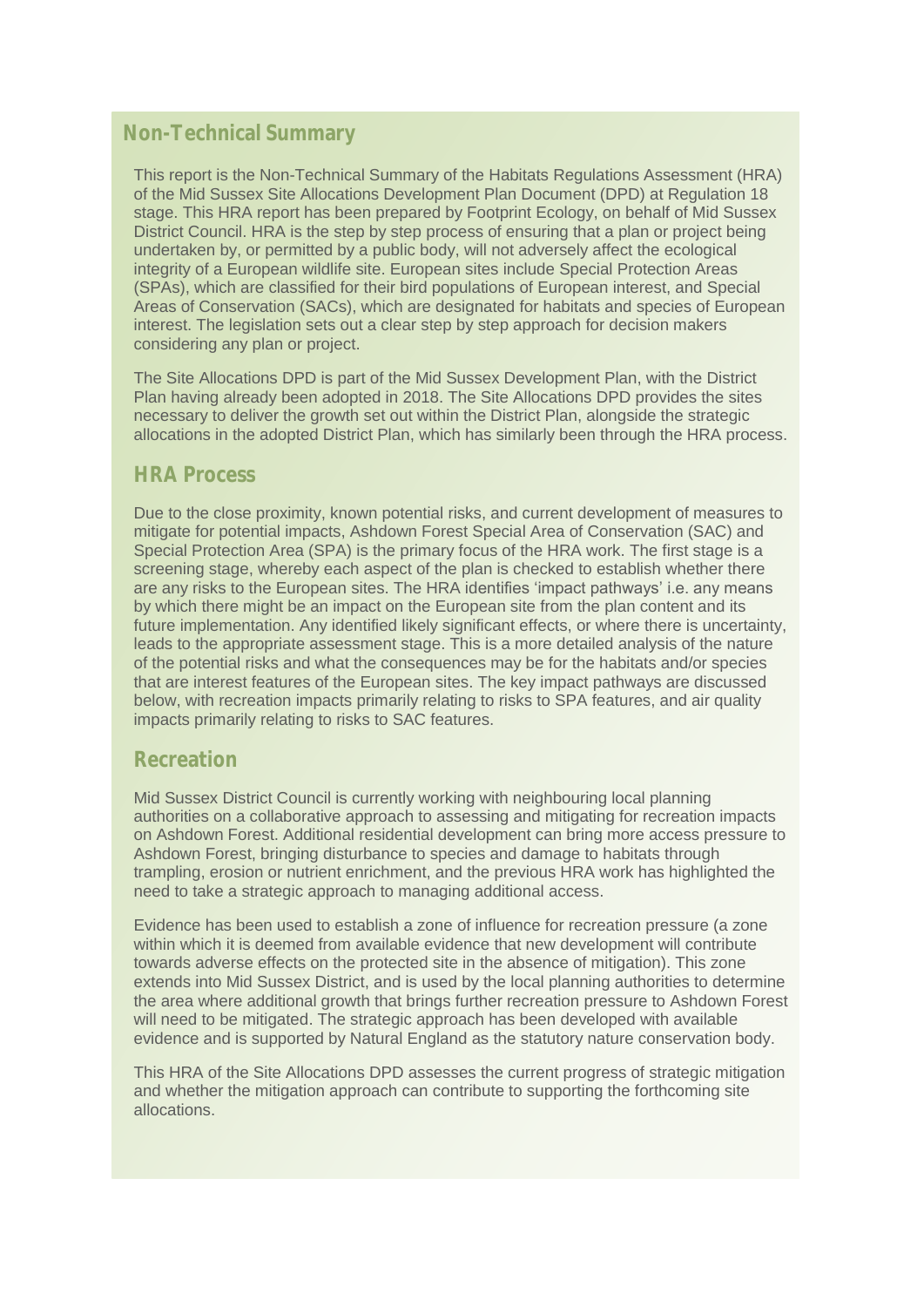A package of mitigation measures, to manage recreation is primarily provided for through developer contributions funding as new development comes forward. This money is used to provide access management that is delivered either on-site (i.e. managing access on the European site) or off-site (i.e. providing alternative greenspaces for recreation that provide a similar experience and offer good visitor facilities in response to identified need).

Key considerations include the location, accessibility, size and means of managing the sites into the long term. This HRA for the Site Allocations DPD assesses the current progress in developing a SANGs approach within the District. A number of potential SANGs sites are being considered to establish whether they are potentially suitable. A strategic SANG is in place at East Court and Ashplats Wood in East Grinstead. This SANG has provided the off-site mitigation for residential development coming forward since January 2015, and with permissions given to date, is now nearing capacity based on SANGs good practice in terms of the number of new residents per ha of SANG provided.

New SANG options are proposed and are considered to present a viable option for additional SANG capacity to meet the growth provided for by the site allocations. SANG provision should be plan led so that there is certainty that there will be SANG capacity provided alongside new housing growth. The SANG options need to be secured within the final DPD, with the key requirements set out within policy. This will need to be followed by more detailed design considerations within site specific masterplans or formal mitigation strategy documentation.

## **Air Quality**

Mid Sussex District Council has recognised the potential for growth within the emerging Mid Sussex Site Allocations DPD to have air quality implications for Ashdown Forest and has appointed specialist consultants to assist with the consideration of potential impacts. Reductions in air quality through increased Nitrogen deposition associated with increased traffic can impact on sensitive vegetation communities, leading to habitat deterioration.

The transport consultants, Systra have modelled predicted traffic changes as a result of proposed growth scenarios. The air quality consultants, Wood are using the traffic modelling to undertake modelling of the predicted resultant changes in atmospheric pollutants as a result of the traffic modelling, and Footprint Ecology is using the air quality modelling to inform this HRA. A number of growth scenarios have gone through this process. Each scenario has used the same model and predictions in air pollutant increases as a result of the growth scenarios modelled for transect points on roads through and in close proximity to Ashdown Forest.

The combined effect of Mid Sussex growth with that of neighbouring local planning authorities is such that critical loads (identified by a national data source) of pollutants are breached at some transect points. These are all points in close proximity to the road, where background loads are already relatively high. The modelling indicates that Nitrogen will be under the maximum critical threshold for all modelled points greater than 10m away from the road under all growth scenarios. It is concluded that this constitutes a likely significant effect, for all growth scenarios modelled, i.e. it is concluded that the air quality impact pathway requires appropriate assessment.